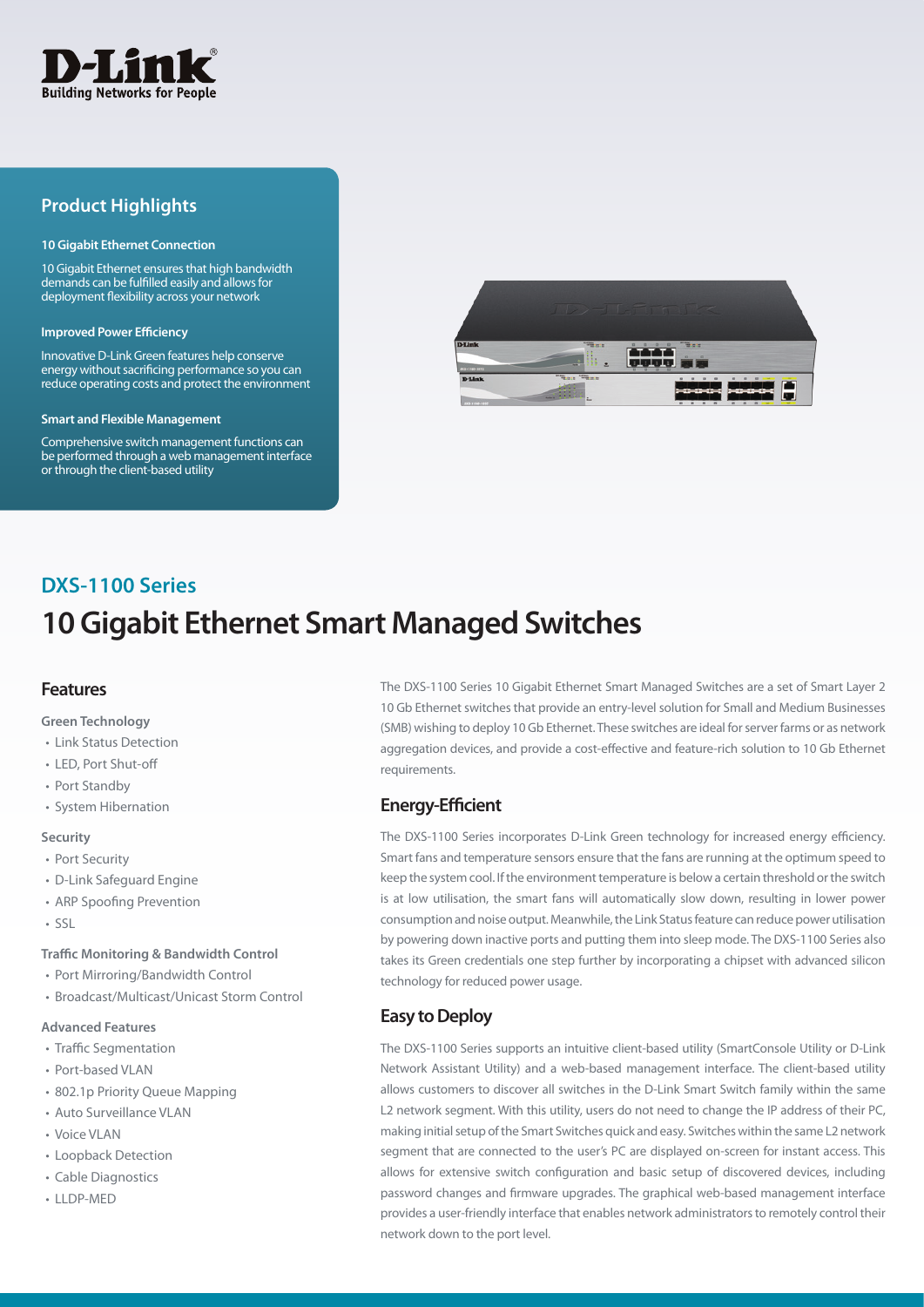

## **Auto Surveillance VLAN and Bandwidth Control**

The DXS-1100 Series supports Auto Surveillance VLAN (ASV), and Auto Voice VLAN, which are best suited for Voice over IP (VoIP) and video surveillance deployments. Auto Surveillance VLAN is a new, industry-leading technology that the DXS-1100 Series provides. This technology consolidates data and surveillance video transmission through a single unit, sparing businesses the expense of dedicated hardware and facilities. ASV also ensures the quality of real-time video for monitoring and control without compromising the transmission of conventional network data. The Auto Voice VLAN technology enhances VoIP functionality by automatically placing voice traffic from an IP phone onto an assigned VLAN. With higher priority and an individual VLAN, these features guarantee the quality and security of VoIP traffic across the network. In addition, with Bandwidth Control, network administrators can reserve bandwidth for important functions that require higher priority or more bandwidth.

## **Advanced Features**

The DXS-1100 Series is equipped with advanced security features such as Static MAC, Storm Control, and IGMP Snooping. Static MAC allows users to create a MAC whitelist for specific ports, helping administrators limit network access to authorised devices only. Storm Control monitors broadcast, multicast, or unknown unicast traffic and will start blocking or discarding packets which could flood the network when the defined threshold is exceeded. IGMP Snooping is capable of reducing the load of L3 multicast routers and save bandwidth in network throughput.

## **Easy Troubleshooting**

The DXS-1100 Series features Loopback Detection and Cable Diagnostics to help network administrators quickly find and solve network problems. Loopback Detection is used to detect loops created by a specific port and automatically shuts down the affected port. Cable Diagnostics helps network administrators quickly examine the quality of the copper cables, recognise the cable type and detect cable errors.



If the worst should happen to your network you need the very best support and fast. Downtime costs your business money. D-Link Assist maximises your uptime by solving technical problems quickly and effectively. Our highly trained technicians are on standby around the clock, ensuring that award-winning support is only a phone call away.

With a choice of three affordable service offerings covering all D-Link business products, you can select the package that suits you best:

### **D-Link Assist Gold - for comprehensive 24-hour support**

D-Link Assist Gold is perfect for mission-critical environments where maximum uptime is a high priority. It guarantees four hour around-the-clock response. Cover applies 24/7 for every day of the year including holidays.

### **D-Link Assist Silver - for prompt same-day assistance**

D-Link Assist Silver is designed for 'high availability' businesses that require rapid response within regular working hours. It provides a four hour response service Monday to Friday from 8am to 5pm, excluding holidays.

## **D-Link Assist Bronze - for guaranteed response on the next business day**

D-Link Assist Bronze is a highly cost-effective support solution for less critical environments. Response is guaranteed within eight business hours Monday to Friday from 8am to 5pm, excluding holidays.

D-Link Assist can be purchased together with any D-Link business product. So whether you're buying switching, wireless, storage, security or IP Surveillance equipment from D-Link, your peace of mind is guaranteed. D-Link Assist also offers installation and configuration services to get your new hardware working quickly and correctly.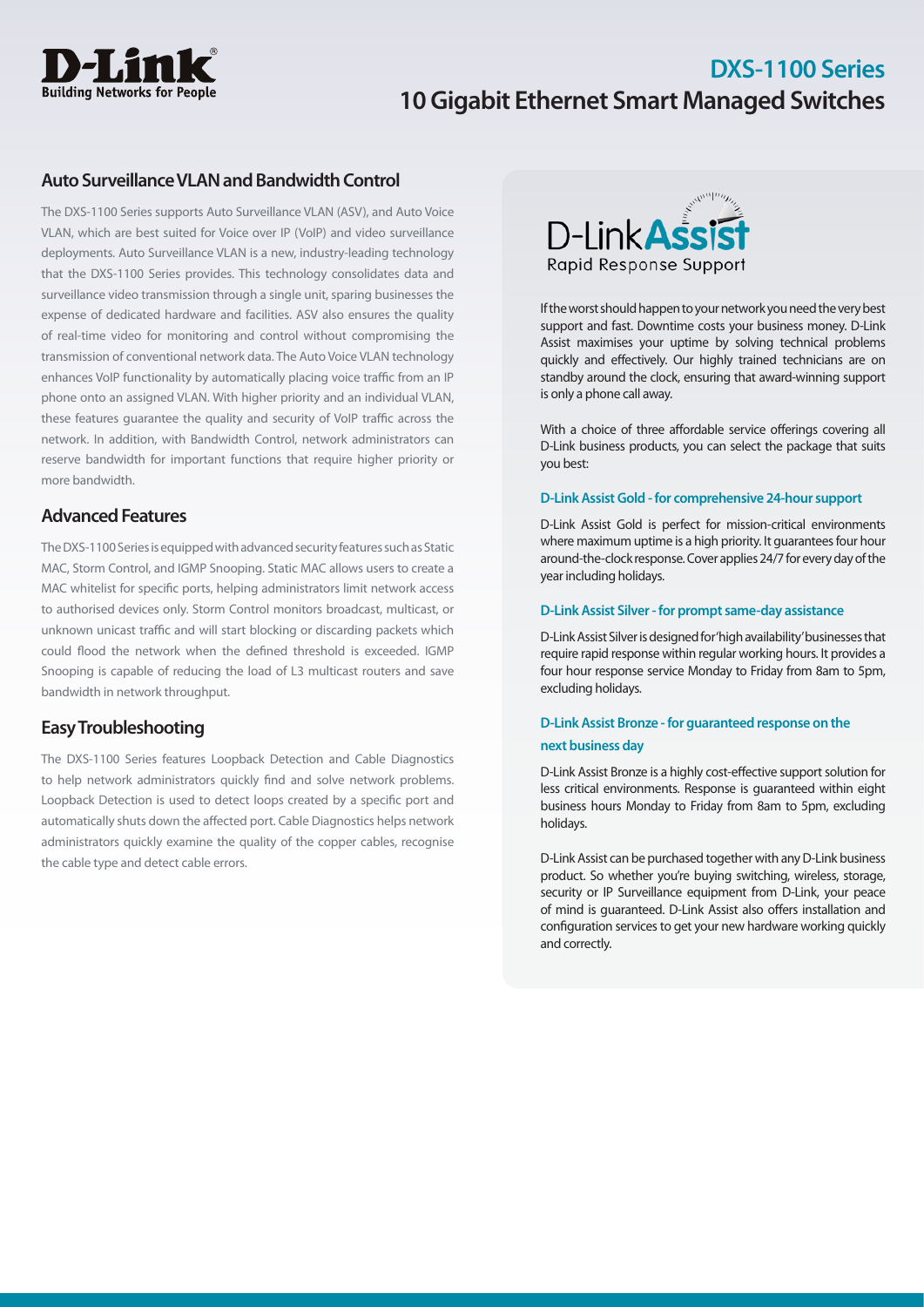

| <b>Technical Specifications</b>  |                                                                                                                                                                                                                                                                                                            |                                                                    |  |
|----------------------------------|------------------------------------------------------------------------------------------------------------------------------------------------------------------------------------------------------------------------------------------------------------------------------------------------------------|--------------------------------------------------------------------|--|
| Model Number                     | • DXS-1100-10TS                                                                                                                                                                                                                                                                                            | • DXS-1100-16SC                                                    |  |
| General                          |                                                                                                                                                                                                                                                                                                            |                                                                    |  |
| Hardware Version                 | $\cdot$ A1                                                                                                                                                                                                                                                                                                 |                                                                    |  |
| Size                             | • 17-inch rackmount width<br>• 1U height                                                                                                                                                                                                                                                                   |                                                                    |  |
| Number of Ports                  | • 8 x 10GBASE-T ports<br>• 2 x SFP+ ports                                                                                                                                                                                                                                                                  | • 14 x SFP+ ports<br>• 2 x 10GBASE-T/SFP+ combo ports              |  |
| <b>Port Functions</b>            | · IEEE 802.3u 100BASE-TX Fast Ethernet<br>· IEEE 802.3ab 1000BASE-T Gigabit Ethernet<br>· IEEE 802.3az compliance<br>· IEEE 802.3an 10GBASE-T 10GbE over copper<br>· IEEE 802.3ae 10GbE over fiber<br>• IEEE 802.3z 1000BASE-X<br>• IEEE 802.3x Flow Control<br>• Auto-MDI/MDIX support for 1000/10GBASE-T |                                                                    |  |
| Performance                      |                                                                                                                                                                                                                                                                                                            |                                                                    |  |
| <b>Switching Capacity</b>        | • 200 Gbps                                                                                                                                                                                                                                                                                                 | • 320 Gbps                                                         |  |
| Maximum Forwarding Rate          | • 148.801 Mpps                                                                                                                                                                                                                                                                                             | • 238.096 Mpps                                                     |  |
| <b>MAC Address Table Size</b>    | • 16,384 entries                                                                                                                                                                                                                                                                                           |                                                                    |  |
| Packet Buffer                    | $\cdot$ 2 MB                                                                                                                                                                                                                                                                                               |                                                                    |  |
| Flash Memory                     | • 128 MB                                                                                                                                                                                                                                                                                                   |                                                                    |  |
| <b>Power Consumption</b>         |                                                                                                                                                                                                                                                                                                            |                                                                    |  |
| Maximum Power Consumption        | •50.9W                                                                                                                                                                                                                                                                                                     | .60.0W                                                             |  |
| <b>Standby Power Consumption</b> | $\cdot$ 16.1 W                                                                                                                                                                                                                                                                                             | • 14.35 W                                                          |  |
| Physical                         |                                                                                                                                                                                                                                                                                                            |                                                                    |  |
| Power Input                      | • 100 to 240 V AC                                                                                                                                                                                                                                                                                          |                                                                    |  |
| <b>MTBF</b>                      | • 585,959 hours                                                                                                                                                                                                                                                                                            | • 254,038 hours                                                    |  |
| Acoustics                        | $\cdot$ 46.4 dB(A)                                                                                                                                                                                                                                                                                         | $\cdot$ 48.0 dB(A)                                                 |  |
| <b>Heat Dissipation</b>          | • 173.57 BTU/h                                                                                                                                                                                                                                                                                             | • 204.73 BTU/h                                                     |  |
| Weight                           | • 2.686 kg (5.93 lbs)                                                                                                                                                                                                                                                                                      | • 2.91 kg (6.42 lbs)                                               |  |
| Dimensions (L x W x H)           | +440 x 210 x 44 mm<br>$(17.32 \times 8.27 \times 1.73$ in)                                                                                                                                                                                                                                                 | +440 x 250 x 44 mm<br>$(17.32 \times 9.84 \times 1.73 \text{ in})$ |  |
| Ventilation                      | • 2 x Smart Fans                                                                                                                                                                                                                                                                                           |                                                                    |  |
| Operating Temperature            | • -5 to 50 °C (23 to 122 °F)                                                                                                                                                                                                                                                                               |                                                                    |  |
| Storage Temperature              | • -40 to 70 °C (-40 to 158 °F)                                                                                                                                                                                                                                                                             |                                                                    |  |
| <b>Operating Humidity</b>        | • 0% to 95% non-condensing                                                                                                                                                                                                                                                                                 |                                                                    |  |
| <b>Storage Humidity</b>          | • 0% to 95% non-condensing                                                                                                                                                                                                                                                                                 |                                                                    |  |
| EMI                              | • CE, FCC, RCM, VCCI, BSMI, CCC                                                                                                                                                                                                                                                                            |                                                                    |  |
| Safety                           | · cUL, CB, CE, CCC, BSMI                                                                                                                                                                                                                                                                                   |                                                                    |  |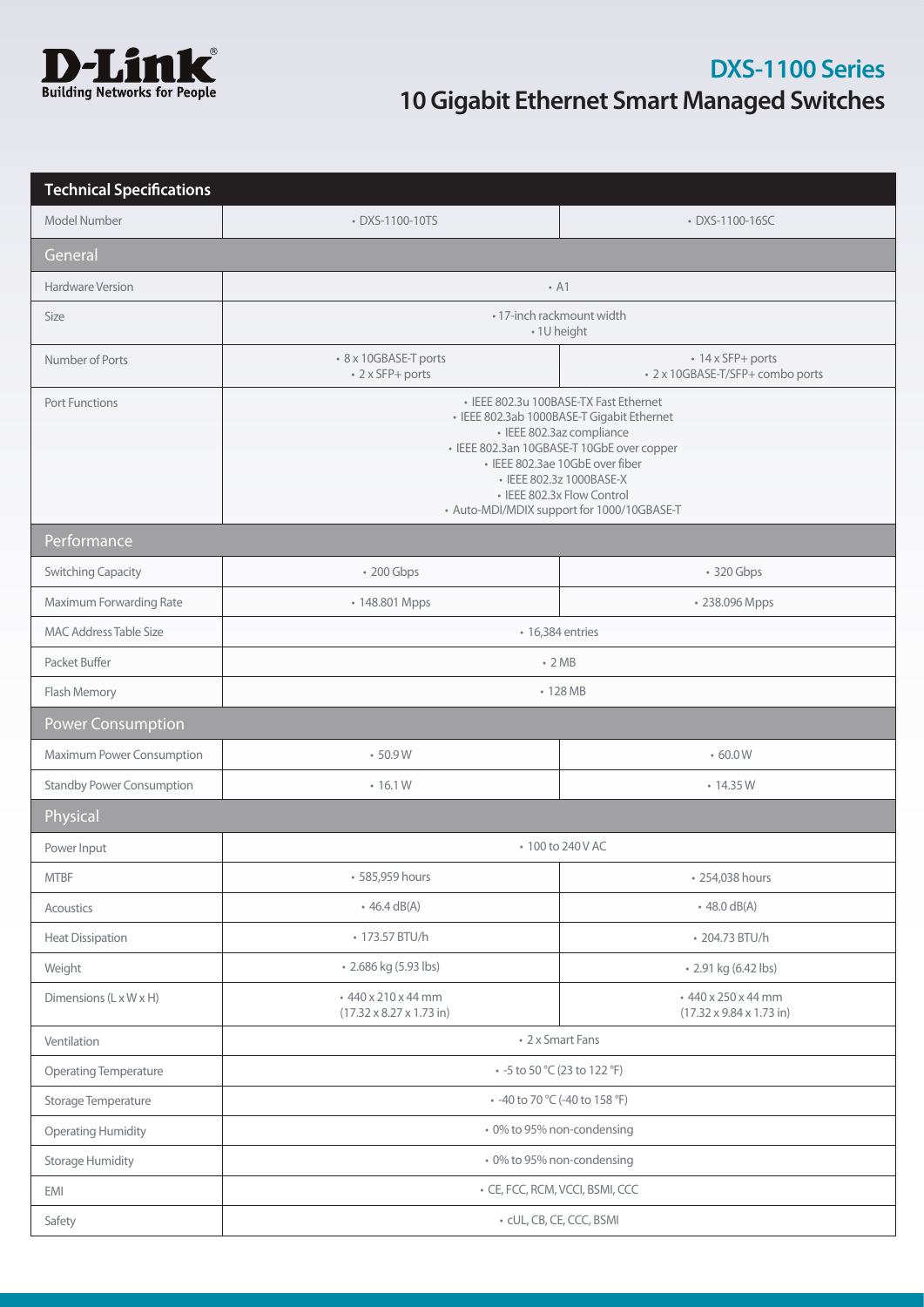

| <b>Software Features</b>                             |                                                                                                                                                                                                                                                                                                                                                                                                                                                       |                                                                                                                                                                                                                                                                                                                                 |  |  |
|------------------------------------------------------|-------------------------------------------------------------------------------------------------------------------------------------------------------------------------------------------------------------------------------------------------------------------------------------------------------------------------------------------------------------------------------------------------------------------------------------------------------|---------------------------------------------------------------------------------------------------------------------------------------------------------------------------------------------------------------------------------------------------------------------------------------------------------------------------------|--|--|
| <b>VLAN</b>                                          | • 802.1Q VLAN<br>• Port-based VLAN<br>• 128 VLAN groups<br>· Configurable VID<br>$-1 - 4094$                                                                                                                                                                                                                                                                                                                                                          | • Voice VLAN<br>• Auto Surveillance VLAN<br>• Asymmetric VLAN                                                                                                                                                                                                                                                                   |  |  |
| L <sub>2</sub> Features                              | • MAC Address Table<br>• Up to 16,384 entries<br>• Static MAC Address<br>• 512 entries<br>• IGMP Snooping<br>· IGMP v1/v2 Snooping<br>• Supports up to 512 IGMP groups<br>· Supports 512 static multicast addresses<br>• MLD Snooping<br>• MLD v1 Snooping<br>• MLD v2 Awareness<br>• Supports up to 512 MLD groups<br>· Supports 512 static multicast addresses<br>$-LDP$<br>• LLDP-MED<br>• Spanning Tree Protocol<br>• 802.1D STP<br>• 802.1w RSTP | • Flow Control<br>• 802.3x Flow Control<br>• HOL Blocking Prevention<br>• Port Mirroring<br>• One-to-One<br>• Many-to-One<br>• Support Mirroring for Tx/Rx/Both<br>• Link Aggregation<br>802.1AX<br>$\cdot$ 802.3ad<br>• Maximum of 5 groups/ 4 ports per group<br>• Jumbo Frame<br>• Up to 9,216 Bytes<br>• Loopback Detection |  |  |
| Quality of Service (QoS)                             | • CoS based on<br>· 802.1p Priority<br>· 802.1p Priority Queue<br>· 8 queues per port                                                                                                                                                                                                                                                                                                                                                                 | • Queue Handling<br>· Strict Priority Queue<br>• Weighted Round Robin (WRR)<br>• Bandwidth Control<br>· Port-based (Ingress/Egress, min. granularity 64 Kbps)                                                                                                                                                                   |  |  |
| L3 Features                                          | • IPv6 Neighbor Discovery (ND)                                                                                                                                                                                                                                                                                                                                                                                                                        |                                                                                                                                                                                                                                                                                                                                 |  |  |
| Security                                             | • Broadcast/Multicast/Unicast Storm Control<br>• D-Link Safeguard Engine<br>• Traffic Segmentation<br>$\cdot$ SSL<br>· Support v1/v2/v3<br>· Support IPv4/IPv6                                                                                                                                                                                                                                                                                        | • ARP Spoofing Prevention<br>• Max. 128 entries<br>• DoS Attack Prevention<br>• Port Security<br>• Supports up to 64 MAC addresses per port<br>• Duplicate Address Detection (DAD)                                                                                                                                              |  |  |
| Operations, Administration, and<br>Maintenance (OAM) | • Cable Diagnostics                                                                                                                                                                                                                                                                                                                                                                                                                                   |                                                                                                                                                                                                                                                                                                                                 |  |  |
| AAA                                                  | • Authentication for management access                                                                                                                                                                                                                                                                                                                                                                                                                |                                                                                                                                                                                                                                                                                                                                 |  |  |
| Management                                           | • Web-based GUI<br>• D-Link Network Assistant Utility<br>• TFTP client<br>• SNMP<br>· Support v1/v2c/v3<br>• SNMP trap                                                                                                                                                                                                                                                                                                                                | $-LLDP$<br>• LLDP-MED<br>• System Log<br>· SNTP<br>· ICMPv6<br>• Dual Images<br>• Dual Configurations<br>• RMON v1/v2                                                                                                                                                                                                           |  |  |
| Green Technology                                     | • Power Saving by:<br>• Link Status<br>• Cable Length                                                                                                                                                                                                                                                                                                                                                                                                 | • LED Shutoff<br>• Port Shutoff<br>• System Hibernation                                                                                                                                                                                                                                                                         |  |  |